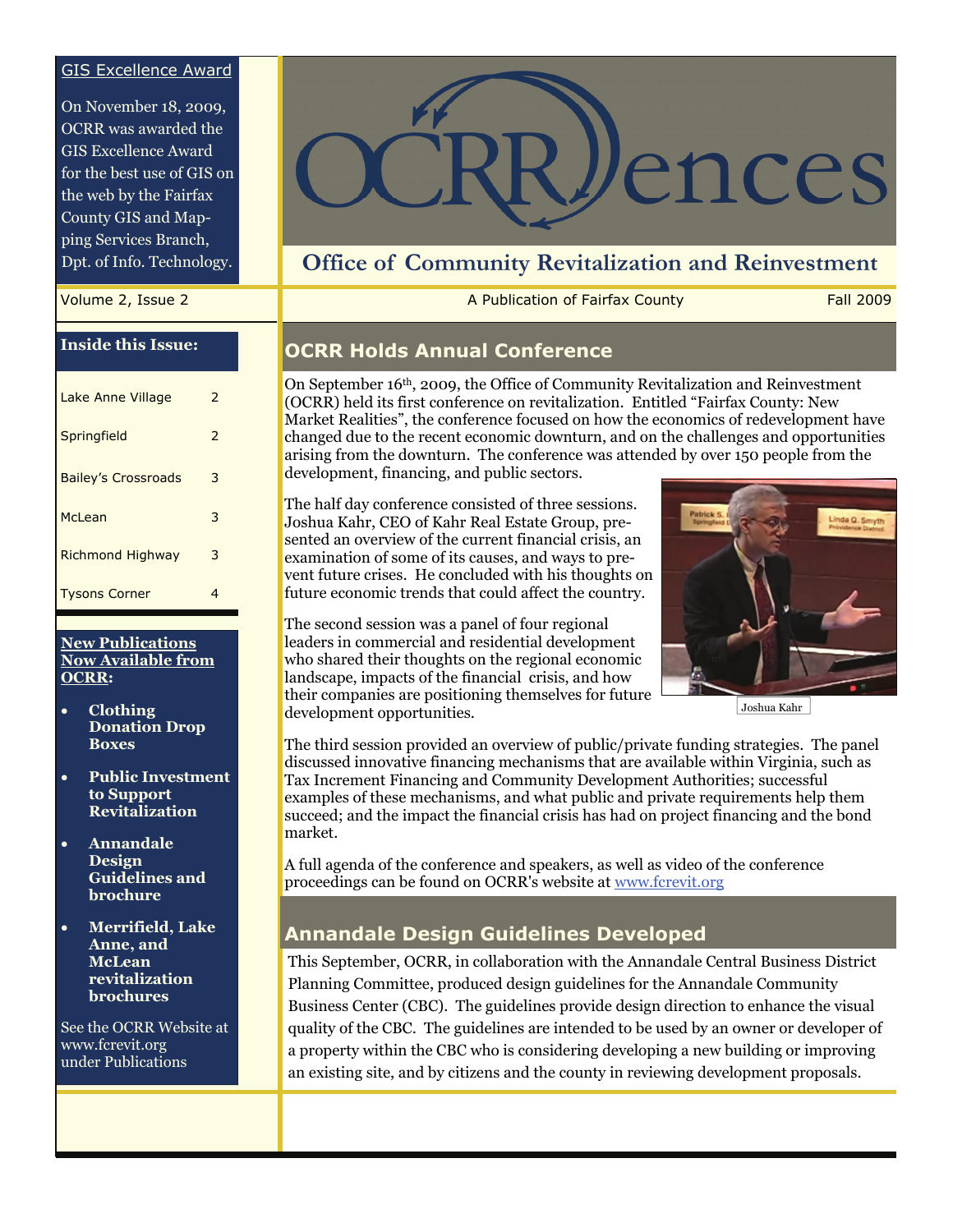## **Design Charrette Held for the Village at Lake Anne; Next Steps Discussed**

On March 30, 2009, the Board of Supervisors adopted an amendment to the Comprehensive Plan for the Lake Anne Village Center. The Comprehensive Plan divides the 41 acre site into six land units and provides recommendations for development under baseline, redevelopment, and consolidation options.



Since that time, OCRR has been engaged in bringing together property owners, design and development professionals, residents, staff and other interested parties to discuss and strategize as to how best to proceed with implementation of the Comprehensive Plan. On September 30, 2009, OCRR convened a design exercise in which a number of experts in the fields of architecture, landscape architecture, urban planning, and engineering participated. They developed conceptual redevelopment alternatives consistent with Comprehensive Plan language that would be economically feasible and could be used to attract developers. As part of this exercise, attendees discussed issues, challenges, and opportunities affecting redevelopment of the Lake Anne Village Center. Discussions among stakeholders will continue through the winter and are anticipated to result in an implementation strategy that will attract developer interest in the revitalization of the Lake Anne Village Center.

### **Springfield Mall Rezoned; Springfield Plan Amendment Under Consideration**

On July 13, 2009, the Board of Supervisors approved a rezoning to permit the redevelopment of the Springfield Mall into a mixed-use Town Center. Redevelopment of the approximately 80 acre site includes the renovation of the 2.1 million square foot Springfield Mall, as well as the addition of residential, office, retail, and hotel uses throughout the site.

The vision for the Springfield Town Center is for a walkable community where people can live, work, shop, and enjoy entertainment and community activities. Elements of the multi-phased project include a 225+ room hotel, over 2,000 new residential units, several office buildings, and additional retail shops along Village Drive - the future "Main Street" of the new Town Center. Interwoven among the development will be a pedestrian oriented network of sidewalks and multi-use pathways connecting to open spaces and recreational facilities, including a central plaza, dog park, and other indoor and outdoor recreational amenities. The result will be to create a rich public environment where the community can gather for concerts, farmer's markets, events, and public exhibits. The development of the new Town Center is anticipated to commence in 2010, with a projected 10-15 year build out.



A proposed Comprehensive Plan Amendment for the Springfield Area has been prepared. The proposed Plan Amendment incorporates numerous findings and recommendations from previous studies, reports, and plans, including a ULI Advisory Services Panel from 2006 entitled "Springfield, Virginia: Strategies for Revitalization"; "The Springfield Connectivity Study" published in August 2008, which contains recommendations for land-use, transportation, open space, and pedestrian connectivity; and Base Realignment and Closure Act (BRAC) related Plan Amendments submitted in the 2008 BRAC Area Plan Review process. The Planning Commission's public hearing is scheduled for December 9, 2009; the Board of Supervisors' public hearing will likely occur in January, 2010. To view the proposed Plan Amendment, go to http://www.fairfaxcounty.gov/dpz/comprehensiveplan/planamendments.htm

## **2009-2010 South County Area Plan Review Process Nominations Received**

The Area Plan Review (APR) process provides an opportunity to participate in the Fairfax County land use planning process. A total of 64 nominations were received for the 2009-2010 South County APR process to amend the Comprehensive Plan and Plan Map. To view the nominations or for more information about the process, go to: http://www.fairfaxcounty.gov/dpz/apr/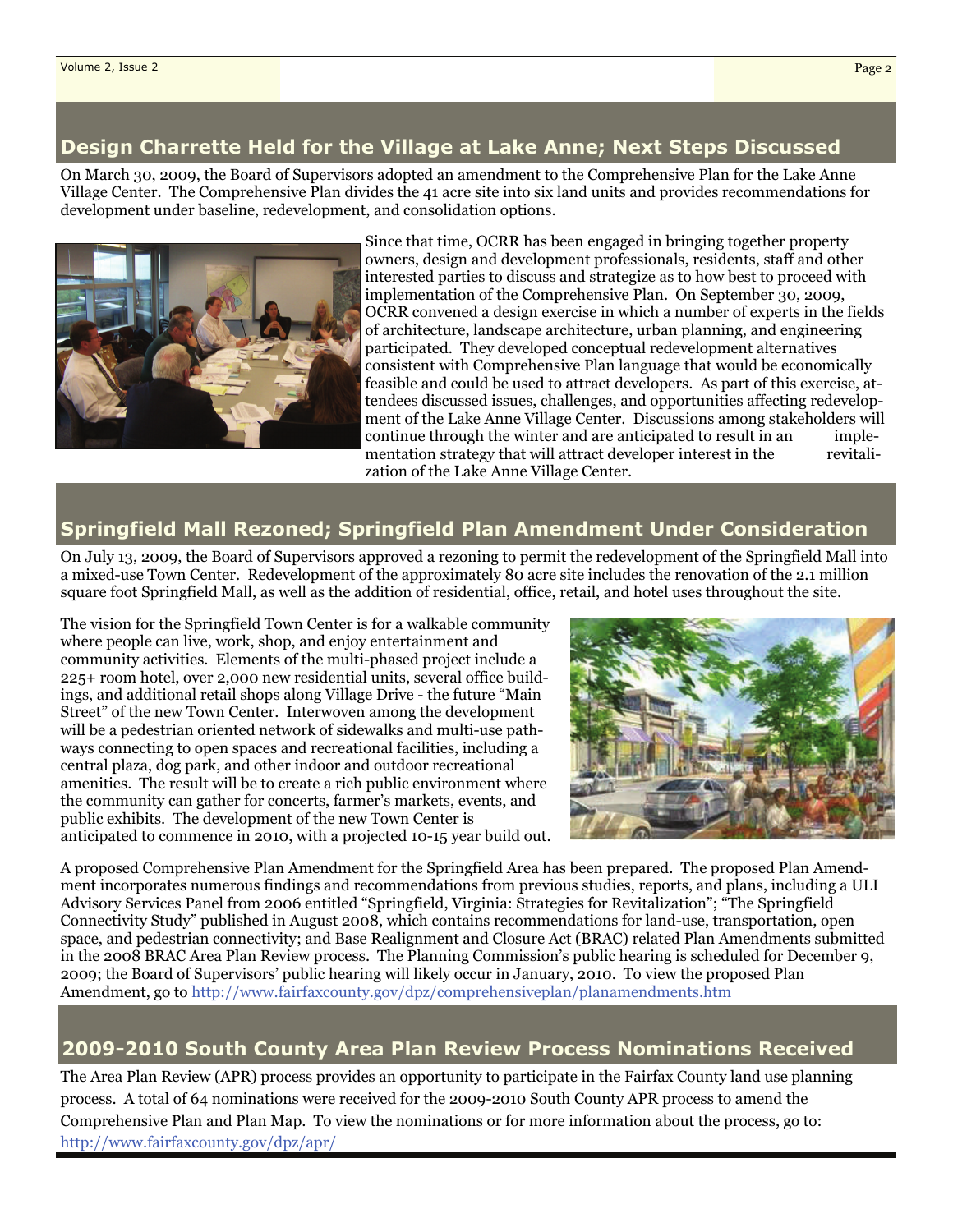# **Bailey's Crossroads and Seven Corners Revitalization Efforts**

Redevelopment efforts in the Bailey's Crossroads and Seven Corners area continue with a variety of private investment and public projects. The special study that will culminate in an amendment to the Comprehensive Plan for Bailey's and serve as a framework for revitalization over the next 30-40 years has been progressing toward completion. The emphasis of the conceptual plan is on the creation of pedestrian-friendly mixed-use developments, with a village commercial area, a transit center, and urban open spaces. It is anticipated that the Comprehensive Plan Amendment will be considered for adoption by the summer of 2010.

In addition to these planning efforts, other physical improvements are planned for the Bailey's area. In July, a new traffic signal was installed on Columbia Pike, west of the Route 7 overpass, to better control access to the existing shopping center. In addition, the county has approved \$262,500 in VDOT and local matching funds for a streetscape enhancement project from the Columbia Pike/Route 7 interchange ramp to Seminary Road. Enhancements include sidewalks, crosswalks, pedestrian signals, and streetlights. Design work was completed in May and submitted to VDOT for review. A construction schedule will be developed after feedback is received from VDOT.

Private redevelopment activities continue in the Bailey's Crossroads and Seven Corners area. PNC Bank is constructing a new branch in the front parking lot of the Crossroads Place shopping center across from Skyline Center. In Seven Corners, the Safeway located within the Willston II Shopping Center submitted a site plan to expand its facility by 16,000 square feet. The renovated store will be designed in Safeway's lifestyle format and include new and improved departments, a Starbucks, and an in-store bank and dry cleaners.

### **McLean Pedestrian and Bicycle Safety Study Released**



The McLean Pedestrian Task force delivered its final report to Dranesville Supervisor John Foust on November 5, 2009. The seventeen member task force was appointed by Supervisor Foust to make recommendations for how to improve safety and accessibility for pedestrians and bicyclists in the McLean Community Business Center (CBC). The Task Force effort was assisted by the Dranesville District Supervisor, OCRR, and DOT staff.

The Task Force surveyed nearly every street within the McLean CBC

and studied potential ways to address problems related to traffic speed, pedestrian safety, accessibility, sidewalk connectivity, bicycle safety, and design options. In accepting the report, Supervisor Foust thanked the Task Force for its hard work and thoroughness, stating "This is an excellent report with many excellent recommendations, and I am going to do my best to help make them a reality." The report can be viewed at www.fcrevit.org. For more information please contact Supervisor Foust's office at 703-356-0551, TTY 711, or by email at dranesville@fairfaxcounty.gov

# **Richmond Highway Donation of Elizabeth M. Fairchild Park; Drop Boxes**

Elizabeth M. Fairchild worked through the OCRR to donate nearly 8.5-acres of land within the Richmond Highway Commercial Revitalization District (CRD) to Fairfax County. The environmentally sensitive property, located in the King's Crossing area, will be known as the Elizabeth Fairchild Park. On October 12, 2009, the Fairfax County Board of Supervisors recognized longtime resident, entrepreneur, and developer Elizabeth M. Fairchild, and members of her family. "Mrs. Fairchild's generous donation contributes greatly to the continued quality environment that encourages families to live, work and play in Fairfax County," said Sharon Bulova, Chairman of the Board of Supervisors. Mount Vernon District Supervisor Gerald W. Hyland stated:"Mrs. Fairchild's generosity provides a significant resource for Fairfax County residents. This park will provide a place for children to play and families to gather."

In other news affecting the Richmond Highway CRD, the Southeast Fairfax Development Corporation (SFDC) identified problems with the placement and operation of clothing donation drop boxes along Richmond Highway. OCRR facilitated an interdepartmental response to the problem and the creation of a new brochure that explains regulations affecting the use of these structures in Fairfax County. The brochure can be downloaded from both the OCRR and SFDC websites.